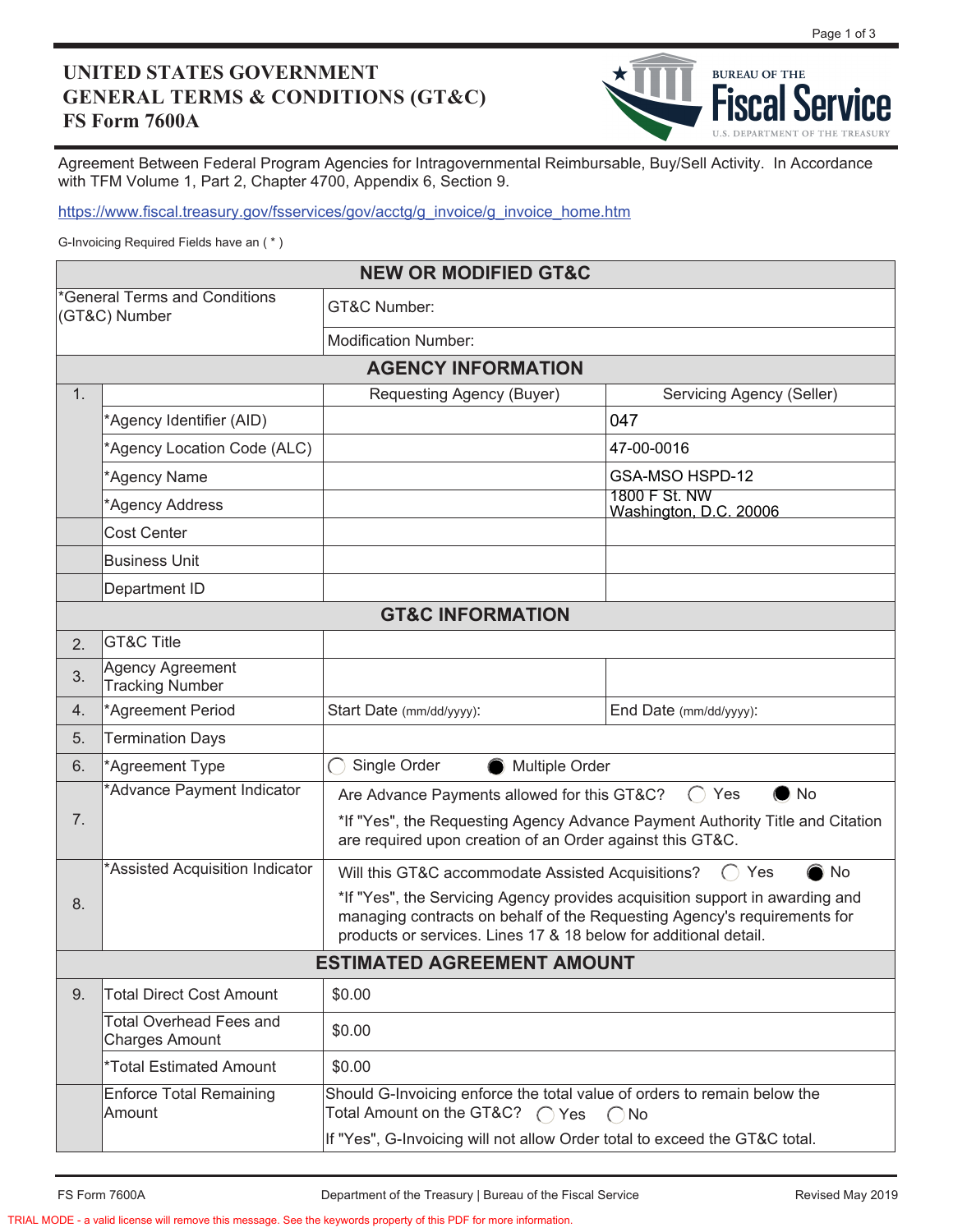| <b>ADDITIONAL AGREEMENT INFORMATION</b> |                                                                                                                 |                                                                                                                                                                                                                                                                                                                       |  |  |  |  |
|-----------------------------------------|-----------------------------------------------------------------------------------------------------------------|-----------------------------------------------------------------------------------------------------------------------------------------------------------------------------------------------------------------------------------------------------------------------------------------------------------------------|--|--|--|--|
| 10.                                     | <b>Explanation of Overhead Fees</b><br>and Charges                                                              |                                                                                                                                                                                                                                                                                                                       |  |  |  |  |
| 11.                                     | <b>Requesting Scope</b>                                                                                         |                                                                                                                                                                                                                                                                                                                       |  |  |  |  |
| 12.                                     | <b>Requesting Roles</b>                                                                                         |                                                                                                                                                                                                                                                                                                                       |  |  |  |  |
| 13.                                     | <b>Servicing Roles</b>                                                                                          |                                                                                                                                                                                                                                                                                                                       |  |  |  |  |
| 14.                                     | Restrictions                                                                                                    |                                                                                                                                                                                                                                                                                                                       |  |  |  |  |
| 15.                                     | <b>Assisted Acquisition Small</b><br><b>Business Credit Clause</b>                                              | The Servicing Agency will allocate the socio-economic credit to the Requesting<br>Agency for any contract actions it has executed on behalf of the Requesting<br>Agency.                                                                                                                                              |  |  |  |  |
| 16.                                     | Disputes                                                                                                        | Disputes related to this GT&C and any related Orders shall be resolved in<br>accordance with instructions provided in the Treasury Financial Manual (TFM)<br>Volume I, Part 2, Chapter 4700, Appendix 10; Intragovernmental Transaction<br>(IGT) Guide, at http://tfm.fiscal.treasury.gov/content/tfm/v1/p2/c470.html |  |  |  |  |
| 17.                                     | <b>Requesting Assisted</b><br>Acquisitions                                                                      |                                                                                                                                                                                                                                                                                                                       |  |  |  |  |
| 18.                                     | <b>Servicing Assisted</b><br>Acquisitions                                                                       |                                                                                                                                                                                                                                                                                                                       |  |  |  |  |
| 19.                                     | <b>Requesting Clauses</b>                                                                                       |                                                                                                                                                                                                                                                                                                                       |  |  |  |  |
| 20.                                     | <b>Servicing Clauses</b>                                                                                        |                                                                                                                                                                                                                                                                                                                       |  |  |  |  |
| <b>CLOSE GT&amp;C</b>                   |                                                                                                                 |                                                                                                                                                                                                                                                                                                                       |  |  |  |  |
| 21.                                     | Closing Date (mm/dd/yyyy):                                                                                      |                                                                                                                                                                                                                                                                                                                       |  |  |  |  |
|                                         | Brief explanation required for closing this GT&C prior to the original End Date resulting in early termination: |                                                                                                                                                                                                                                                                                                                       |  |  |  |  |
|                                         |                                                                                                                 |                                                                                                                                                                                                                                                                                                                       |  |  |  |  |
| <b>PREPARER INFORMATION</b>             |                                                                                                                 |                                                                                                                                                                                                                                                                                                                       |  |  |  |  |
|                                         | *Prepared Name                                                                                                  |                                                                                                                                                                                                                                                                                                                       |  |  |  |  |
| 22.                                     | *Prepared Phone                                                                                                 |                                                                                                                                                                                                                                                                                                                       |  |  |  |  |
|                                         | *Prepared E-mail                                                                                                |                                                                                                                                                                                                                                                                                                                       |  |  |  |  |